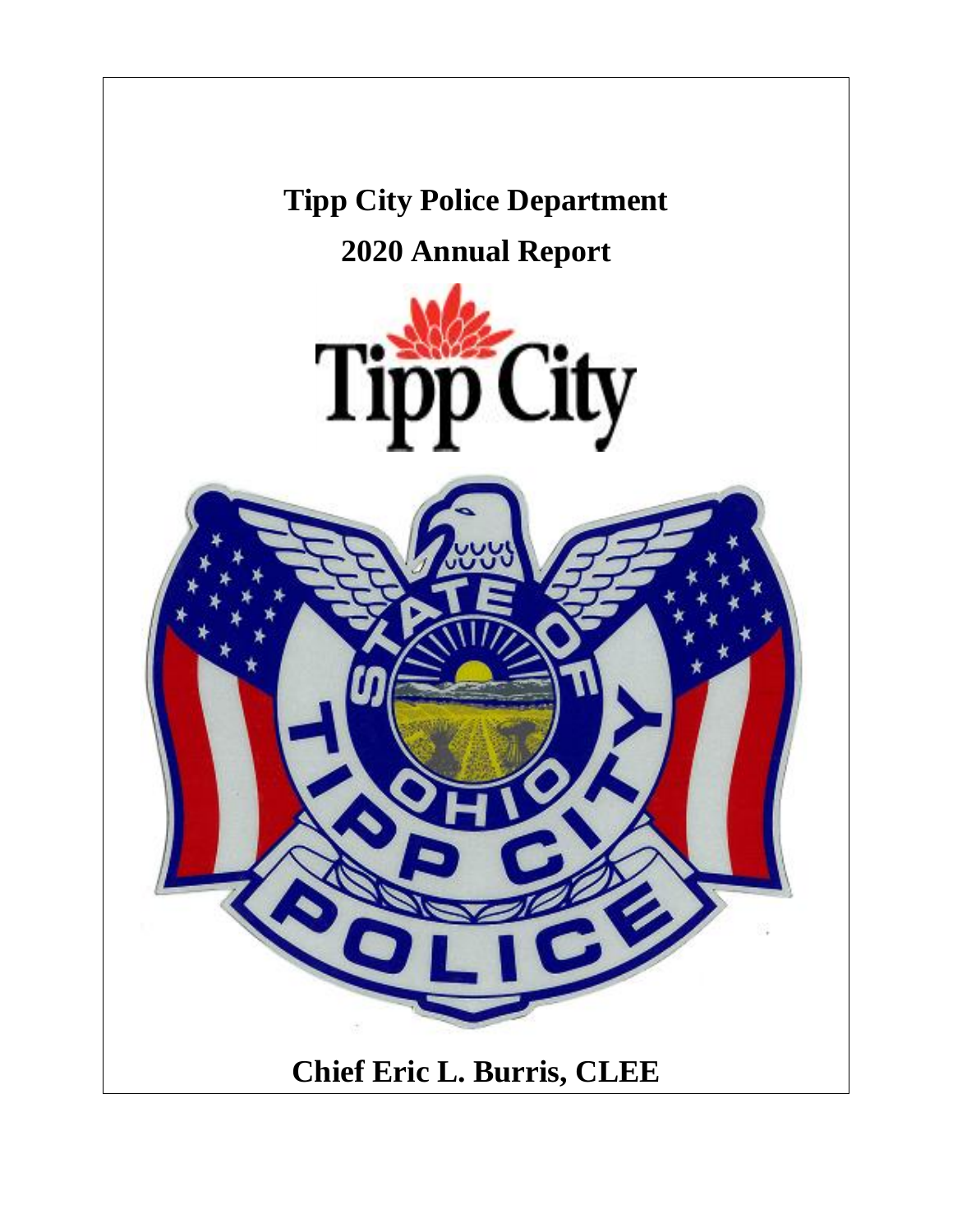January 28, 2021

Tim Eggleston, City Manager City of Tipp City 260 S. Garber Dr. Tipp City, Ohio 45371

Dear Mr. Eggleston,

 Attached is the 2020 Annual Report for the Tipp City Police Department. 2020 was a challenging year for law enforcement in general, including the Tipp City Police Department. If I could choose one word to describe our operations this year, that word would be adaptation. We faced a drastic change in operations due to COVID -19. There was limited contact with our citizens, other city departments, and each other due to the virus and social distancing restrictions. For about a third of the year, we restricted traffic stops to serious traffic violations only. However, the officers stepped up traffic control efforts and were even more visible than usual in reported traffic trouble areas.

Ever the optimist, I look for positive developments from a bad situation. The pandemic's positive consequences included a 24% reduction in overtime, lower overall criminal activity, and a considerable decrease in officers' need to use force. The lower number of calls for service was more than offset by a tremendous amount of additional proactive police work from the officers.

 By June, we were beginning to adapt to the new realities of COVID-19. Then suddenly, the country was immersed in a debate about race and policing. We had two peaceful, organized events here in the city, and officers had productive discussions with citizens at both. While many communities heard calls to defund the police, we were fortunate to have the continued support of the community, city staff, and city council. We sidelined many of our regular efforts in 2020, but I am proud to say that 2020 was a year when our police department proved we could adapt to almost any challenge.

The following information is an overview of police activities from the calendar year 2020. If you have any questions about the materials contained within the report or would like more detail, please let me know.

Respectfully,

Eric L. Burris, CLEE Chief of Police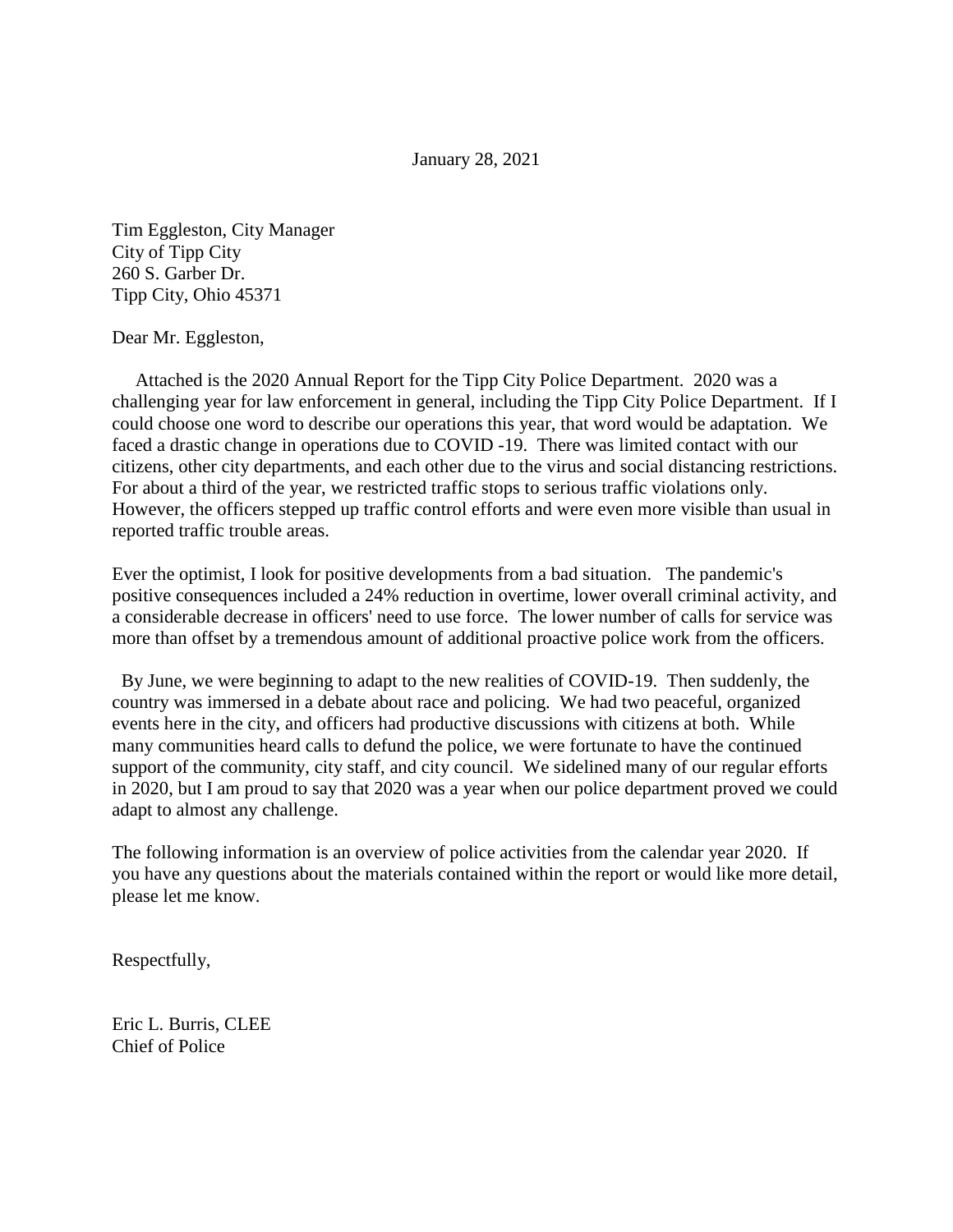#### **ADMINISTRATIVE**

COVID-19 presented an ongoing administrative challenge for the police department throughout much of 2020. Staffing was a constant concern even though we worked to keep employees healthy by maintaining a clean building and vehicles.

In March, the Families First Coronavirus Act provide a little guidance on handling employee leaves. The federal act allowed for paid sick time and time to care for children whose schools or daycares had closed. However, we learned it was possible to exclude emergency responders from the time off provided by the act due to the nature of the work they perform. In a meeting with department heads and the City Manager, we decided to exclude the officers from the time off to provide daycare for children and include them in the extra sick time. It was a good compromise and showed some caring for the employees.

Addressing employee leaves was something we tried to do as reasonably as possible. When an officer or member of their household became ill or tested positive for the virus, we balanced the department's needs with the needs of the employee and came up with the best solution we could in each circumstance.

Another administrative issue arose from the announcement of my retirement in 2021. I have made a concerted effort to ensure training in the duties and procedures of my office. I want to be sure my replacement does not face the difficulties I experienced when I assumed this position. I am committed to making sure the transition goes as smoothly as possible.

#### **Mission:**

As provided in Section 35.02 of the Tipp City Code of Ordinances, the Tipp City Police Department is responsible for the preservation of the public peace and order, the prevention and detection of crime, the apprehension of offenders of laws and ordinances, the protection of persons and property, and the enforcement of the criminal laws of the United States, the State of Ohio and the ordinances of the municipality.

#### **Vision:**

The Tipp City Police Department is a "service-first" police agency. We realize that working hard to help our citizens means they will, in turn, help and support us in our efforts to make Tipp City the best place to live in Miami County.

#### **Guiding Principles:**

To aid us in accomplishing our mission and vision, we will adhere to the following guiding principles:

## **WE EXIST TO SERVE**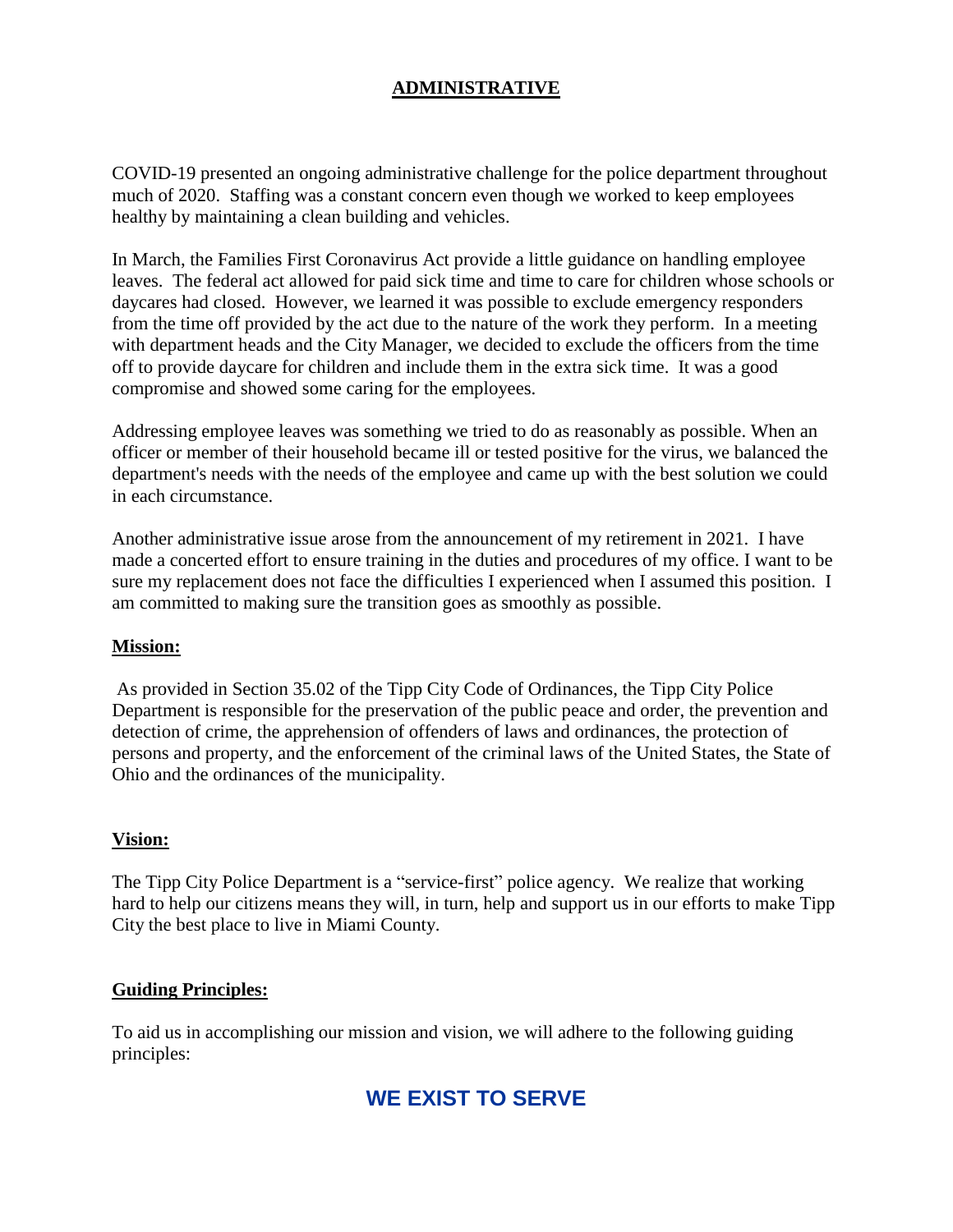The residents of a community must know their police department exists to be of service to them. Service is the primary reason for the existence of a police agency.

## **INTEGRITY IS ESSENTIAL**

The community entrusts us with a position of power and therefore has a right to expect more. We must be honest and ethical in everything we do.

## **WE ARE FAIR, BUT FIRM**

We will be fair, but firm to earn respect and understanding. We do not apologize for enforcement action. However, everyone, even those we arrest, must be treated fairly. This approach promotes police conduct that is responsive and sensitive to the needs of the community.

## **REPRESENTING CIVILITY AND ORDER**

As societal norms and technology change, police/community relations sometimes suffer. We will remain steadfast in our belief in service, integrity, fairness, and civility.

#### **Ohio Law Enforcement/Community Collaborative:**

For 2020, the Ohio Collaborative required police departments across the state to comply with a standard related to vehicle pursuits. I submitted the Tipp City Police Department's pursuit policy and pursuit review practices to collaborate for assessment.

Our policy (which is more restrictive than the standard) was accepted, and we received final approval in December.

For 2021, the Ohio Collaborative will require a new standard related to handling Mass Gatherings and Protests.

#### **Presidential Executive Order on Use of Force:**

On June 19, 2020, the President issued Executive Order 13929. The order requires certification and credentialing of police policies and procedures. In particular, policies related to police use of force. The Tipp City Police Department submitted guidelines for review and received certification. By obtaining certification, our department remains eligible for federal grants and other programs.

#### **Annual Policy Manual Review:**

In addition to some minor Use of Force policy changes necessary for compliance with the Ohio Collaborative Project, Presidential Executive Order 13929, and Governor DeWine's directives, we adopted and issued several other policy adjustments as 2020 ended. The manual and the Lexipol policy service updates ensure that the department has comprehensive policies based on Federal and State laws and the accepted best practices within the law enforcement community. Officers have all acknowledged the policy changes and completed their daily policy training bulletins for the year.

#### **PERSONNEL**

Officer Sean Powell was hired in January of 2020 to replace Officer David Michel, who left the department on medical disability retirement in late 2019. Officer Powell came to us from Miami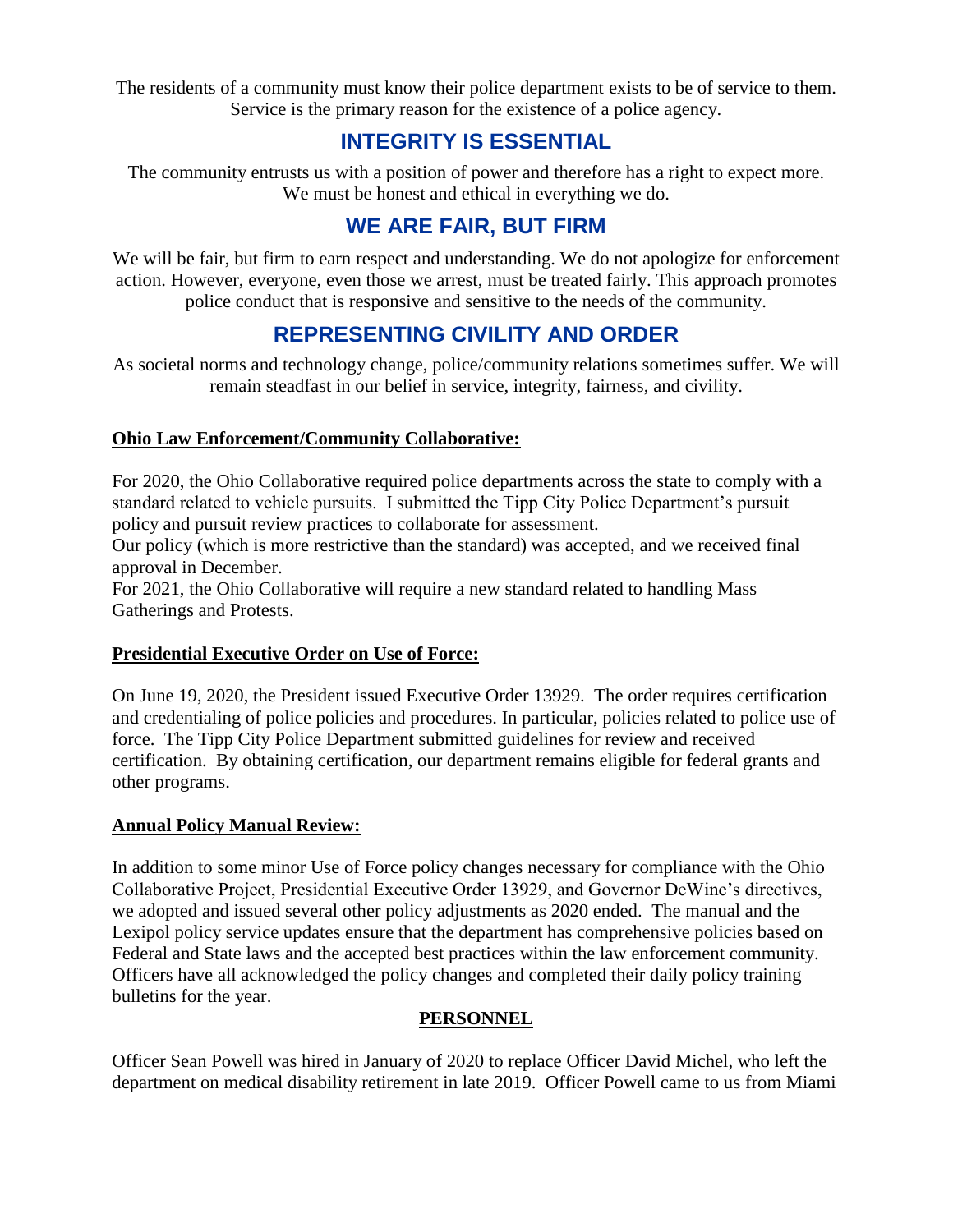Township PD, where he worked for about five years as a patrol officer. Sean has proven to be a knowledgeable officer with an attitude that is a good fit for TCPD.

In December, Sgt. Nick Creech submitted his resignation and took medical disability retirement. Sgt. Creech had served with the Tipp City Police Department since 2006.

#### **LEAVES AND OVERTIME**

Overall leaves were up approximately .61 percent, with the most noticeable rise in sick time usage for the year. Overtime was nearly 24% lower; however, the majority of that decrease was due to COVID-19 restrictions cancelling events.

| <b>LEAVES/ABSENCES</b> |         |         |         |
|------------------------|---------|---------|---------|
|                        |         |         |         |
| <b>TYPE</b>            | 2018    | 2019    | 2020    |
|                        |         |         |         |
| <b>SICK LEAVE</b>      | 1466.5  | 2146    | 2418.75 |
| <b>VACATION</b>        | 2415    | 2612    | 2092.5  |
| <b>PERSONAL</b>        | 808.5   | 936     | 783.5   |
| <b>DISC SUSP</b>       |         | 188     | 0       |
| <b>INJURY</b>          | 232     | 0       | 0       |
| <b>COMP TIME</b>       | 679.5   | 818.5   | 306     |
| SCHOOL                 |         |         |         |
| <b>ADM LEAVE</b>       |         | 264     | 558     |
| <b>FUNERAL</b>         |         |         | 12      |
| <b>OTHER</b>           | 108     |         | 836     |
|                        |         |         |         |
| <b>TOTAL</b>           | 5709.50 | 6964.50 | 7006.75 |

| <b>OVERTIME DISTRIBUTION</b> |         |         |          |
|------------------------------|---------|---------|----------|
|                              |         |         |          |
| <b>TYPE</b>                  | 2018    | 2019    | 2020     |
|                              |         |         |          |
| <b>SHIFT COV</b>             | 592.5   | 764     | 564.75   |
| <b>COURT</b>                 | 142.5   | 174     | 161      |
| <b>INVEST</b>                | 222.5   | 97.75   | 145.875  |
| <b>TRAINING</b>              | 213     | 207.5   | 239.5    |
| ADMIN                        | 194     | 187     | 66       |
| EXTRA                        | 492.5   | 317.25  | 130      |
| <b>SCHOOL</b>                | 407.25  | 663     | 501.5    |
| K-9                          | 120.89  | 121.42  | 117.75   |
|                              |         |         |          |
| <b>TOTAL</b>                 | 2385.14 | 2531.92 | 1926.375 |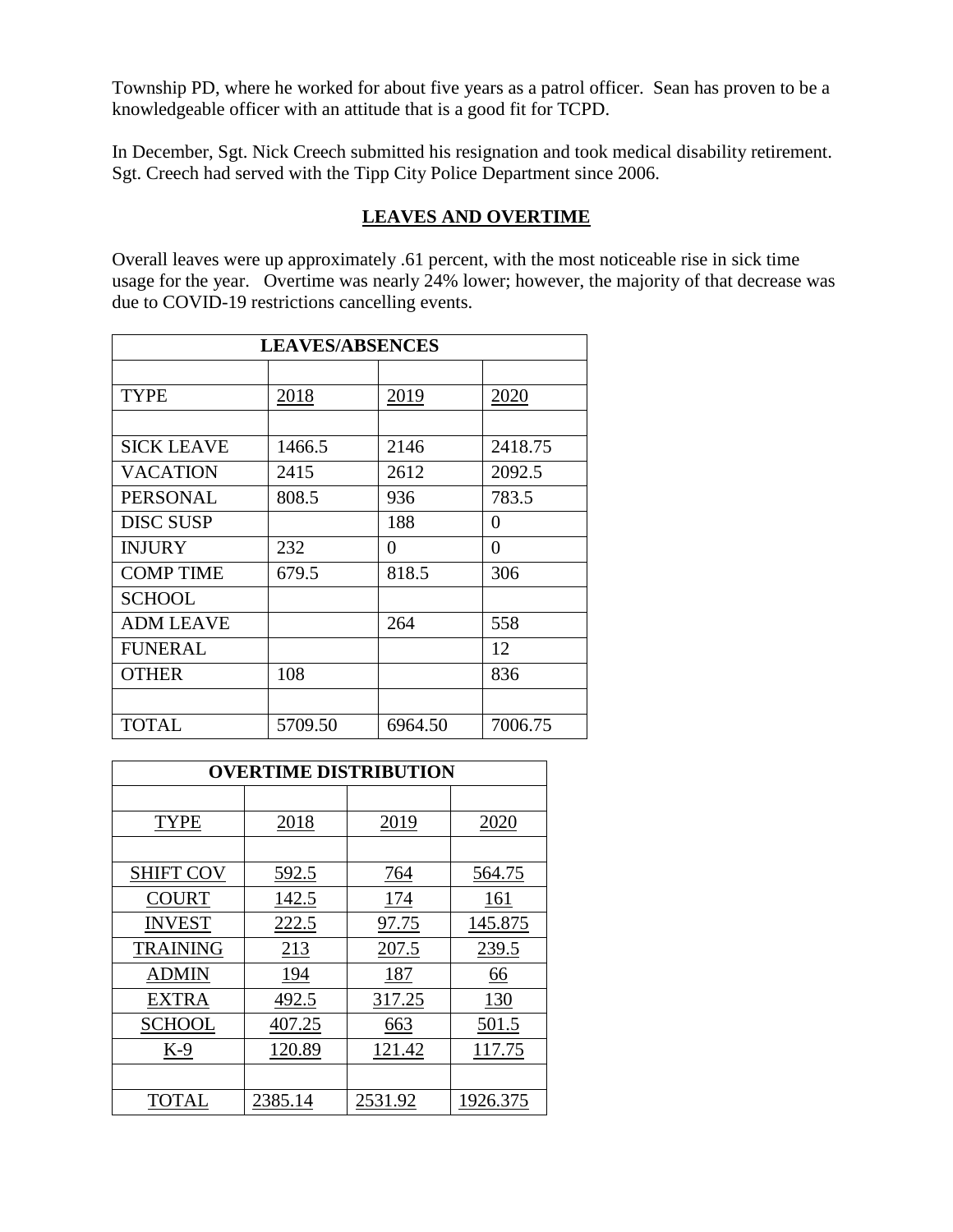#### **TRAINING**

Maintaining training was a tremendous challenge in 2020. Again, due to restrictions caused by the pandemic, nearly every in-person class we had scheduled for officers after mid-March was canceled. Fortunately, the department began using Police One Academy, and we were able to maintain an acceptable, if lower, level of training throughout a year of otherwise canceled training classes.

|                       |                                                    | Cumulative     |
|-----------------------|----------------------------------------------------|----------------|
| Code                  | <b>Description of Training</b>                     | Hours          |
| TCPD001               | ADAP/SFST/ARIDE/Intoxilyzer                        |                |
|                       | Testing                                            | 19             |
| <b>TCPD002</b>        | Adminstrative / Leadership                         | 568.5          |
| TCPD003               | <b>Bicycle Patrol</b>                              | $\Omega$       |
| TCPD004               | Crime Scene Investigation / Evidence Technician    | $\overline{4}$ |
| TCPD005               | Crisis Intervention / CIT                          | 24             |
| TCPD006               | DARE / SRO / School Response Training              | 57.5           |
| TCPD007               | <b>Emergency Vehicle Operations EVOC</b>           | 73.5           |
| TCPD008               | Firearms / Range Weapons Training / Armorors       | 207.5          |
| TCPD009               | Gangs / Gang Identification                        | $\overline{0}$ |
|                       | <b>Instructor Course / Field Training</b>          |                |
| TCPD010               | Officer                                            | 24             |
| TCPD011               | Interviewing / Interviewing Techniques             | 1              |
| <b>TCPD012</b>        | Investigations / Investigation Training            | 42             |
| TCPD013               | Canine / Canine Training                           | 235            |
| TCPD014               | Legal Update Training                              | 92             |
| TCPD015               | <b>Mental Health Training</b>                      | 63             |
| TCPD016               | Narcotics / Drug Investigation and Identification  | 1              |
| <b>TCPD017</b>        | Officer Safety / Use of Force Training             | 290.5          |
| <b>TCPD018</b>        | Radar and Lidar Training                           | $\overline{0}$ |
| TCPD019               | Spillman / RMS Training                            | 96             |
| TCPD020               | Crash / Crash Investigation Training               | $\theta$       |
| TCPD021               | Traffic Patrol Operations / Criminal Interdiction  | 3              |
| TCPD022               | Crime Victim Rights                                | 6              |
|                       | Community Policing / Community Policing            |                |
| TCPD023               | Programs                                           | 10             |
| TCPD024               | <b>Field Training Status Probationary Employee</b> | 400            |
| <b>Academy Active</b> | Employee Activly Enrolled in Academy               | $\theta$       |
| Police One Academy    | <b>Cumulative Hours P1A Online Academy Courses</b> | 567            |
| DTB Lexipol           | <b>Total Completion of DTB Lexipol Review</b>      | 229            |
| Roll                  |                                                    |                |
| Call                  | Roll Call Training In Service                      | 7.58           |
|                       | <b>Total Training Hours Team Members</b>           | 3021.08 hrs    |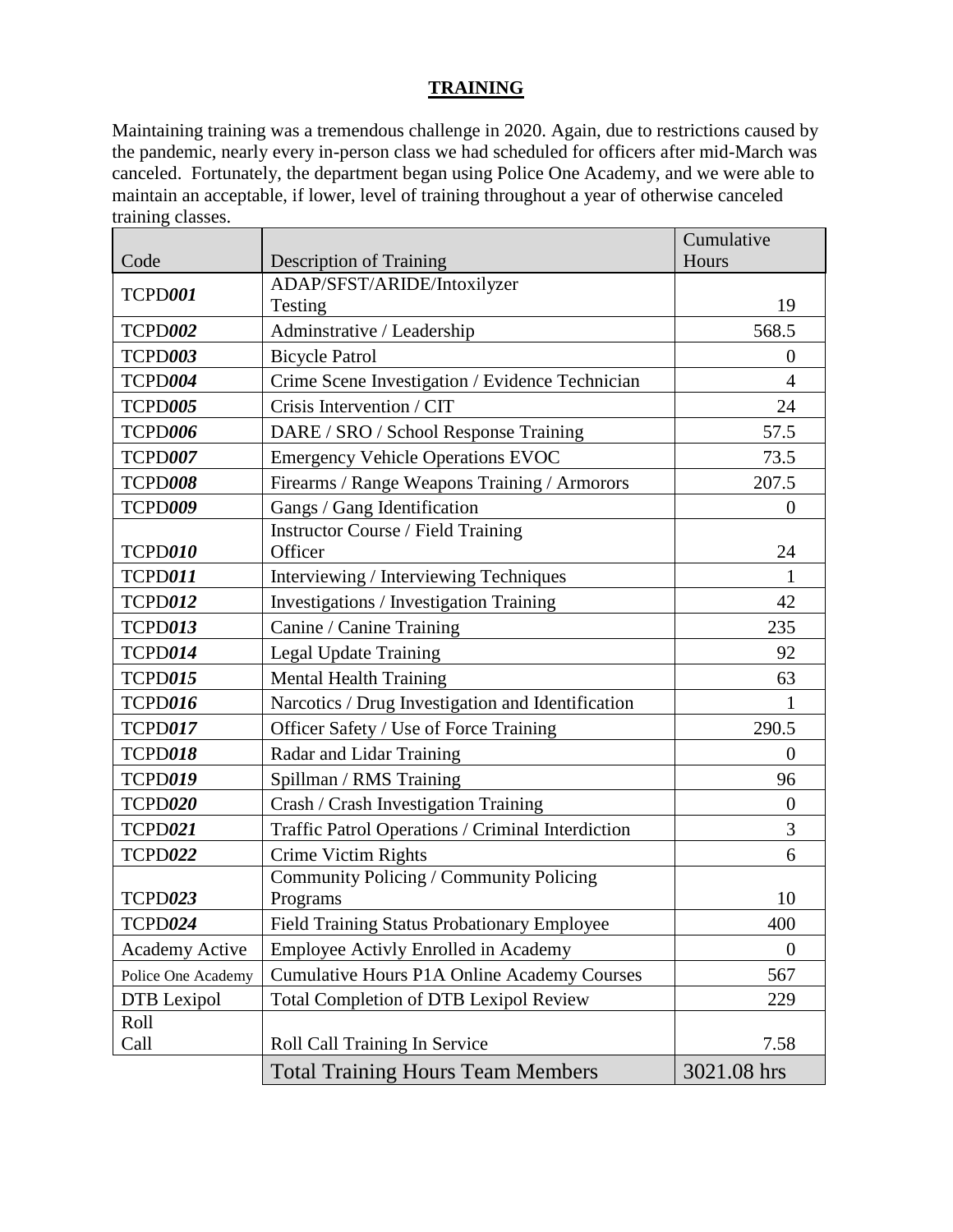#### **Use of Force Review**

Tipp City police officers are well disciplined in using only the force necessary to protect themselves, protect others, or gain compliance when making arrests. There is an expectation they will use physical presence and their ability to persuade people to comply before using any physical force level whenever possible. Even so, there are times when the officers must put their hands on someone to gain compliance.

For the calendar year 2020, only nine (9) reported uses of force compared with sixteen (16) use of force reports filed in 2019. That is a 44% reduction from 2019. Due to COVID-19, calls for service were down significantly, meaning reduced contact with citizens. Four (4) of the nine (9) incidents in 2020 included the use of hands/feet/other as the applied force administered. Meaning the officer had to put their hands on the person to gain compliance. Two (2) incidents documented were because a firearm was un-holstered and pointed at another person. Two (2) recorded events were because an officer used a Taser to gain compliance. The final incident (1) was a firearm discharge, which did not result in any injuries.

A reminder that officers can be involved in rapidly evolving events requiring the use of force. The officers are trained to respond to the suspect's actions and allow them to dictate the amount of force, if any, required from the officer. At the same time, we do not follow a specific use of force continuum (which is an if this, then that approach); the officers are expected to respond reasonably based on the threat at hand. The department has had two years of significant drops in the use of force in 2019 and 2020. Registering nine use of force incidents within a year is extremely low.

#### **Vehicle Pursuit Review**

Policy 314.9e requires an annual review of the Department's pursuits and analysis to show trends, compliance, and training needs. The yearly pursuit review revealed only two vehicle pursuits during 2020. These pursuits were of very short duration, but they led to some counseling or policy review with the involved officers. I updated the department pursuit policy in the fall of 2017 to restrict pursuits to cases in which it is reasonable to believe the suspect has committed or is about to commit a violent felony offense, or the officer can articulate that the suspect is an immediate threat to public safety. This change has reduced the number of vehicles we pursue dramatically.

#### **Random Evidence Audit**

On January 12, 2020, Sgt. Graham and Sgt. Grubb conducted an audit on twelve randomly selected cases (one case each month) known to have evidence related to the incident. The selected incidents should have all had evidence maintained in our vault. In each of the chosen examples, except one, all evidence was present. Evidence in the case, which did not have evidence in the vault, is at the crime lab for analysis. Sgt. Grubb is extraordinarily conscientious and continues to do a thorough job in maintaining our evidence vault's integrity.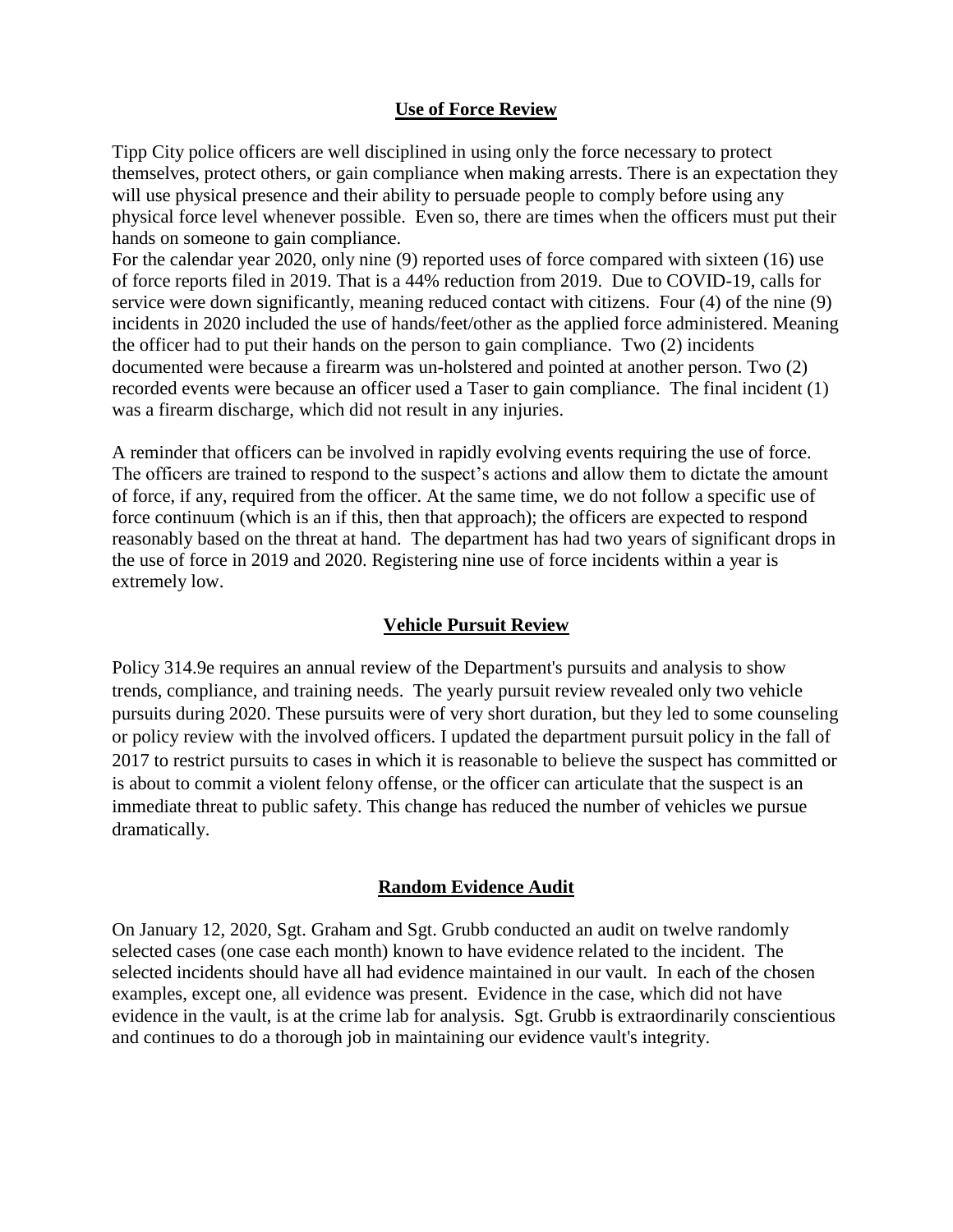#### **Bias-Free Policing Review**

According to the offender's race, the 2020 crystal report for the Tipp City Police Department examines the citations issued by our officers. The crystal report helps identify potential trends based on race.

The breakdown of citations by race is as follows:

Eighty-one (81) percent of the citations issued were to white drivers. Twelve (12) percent of the citation issued went to black drivers. One (1) percent of the citations issued went to Hispanic drivers. One (1) percent of the citations issued went to multi-racial drivers. Three (3) percent of the citations listed the race as unknown.

The Ohio Collaborative requires this tracking to meet the standard for Bias-Free Policing. I questioned the three percent of citations that listed the race as unknown and found that the system that transfers data from LEADS to our citation forms does not transmit the driver's race. Therefore, if the officer does not manually enter the driver's race in the form, it defaults to unknown. The issue is being addressed directly with the officers and the patrol sergeants, who should question this omission when they approve the citation.

#### **New Equipment and Upgrades**

- A 2020 Chevrolet Tahoe replaced cruiser 101, a 2015 Ford Explorer. So far, the Tahoe has proven to be a good police platform for the department.
- A 2020 Chevrolet Traverse was purchased for the Deputy Chief's vehicle.
- A new secure door was installed between the government center and the police department. The addition increases the security of LEADS and other sensitive information.
- A new roof, soffits, and spouting were installed on the firearms range building.
- The introduction of Pace Online scheduling software makes the work schedule accessible online and on officers' phones via an app.
- Police One Academy online training made it possible to continue training and reinforcing standards even throughout the pandemic as in person classes cancelled.
- Tremco vehicle security devices were installed on the entire patrol fleet. The device is designed to keep someone from stealing a police cruiser.
- Budgeted for the replacement of all older model in-car camera systems with newer technology. This will make the cameras uniform across the patrol fleet. All digital video will now be stored in the cloud.
- Budgeted for the Virtra Force Training Simulator to allow officers' realistic training in a variety of circumstances including firearms encounters, mental health responses, and other decision-making exercises.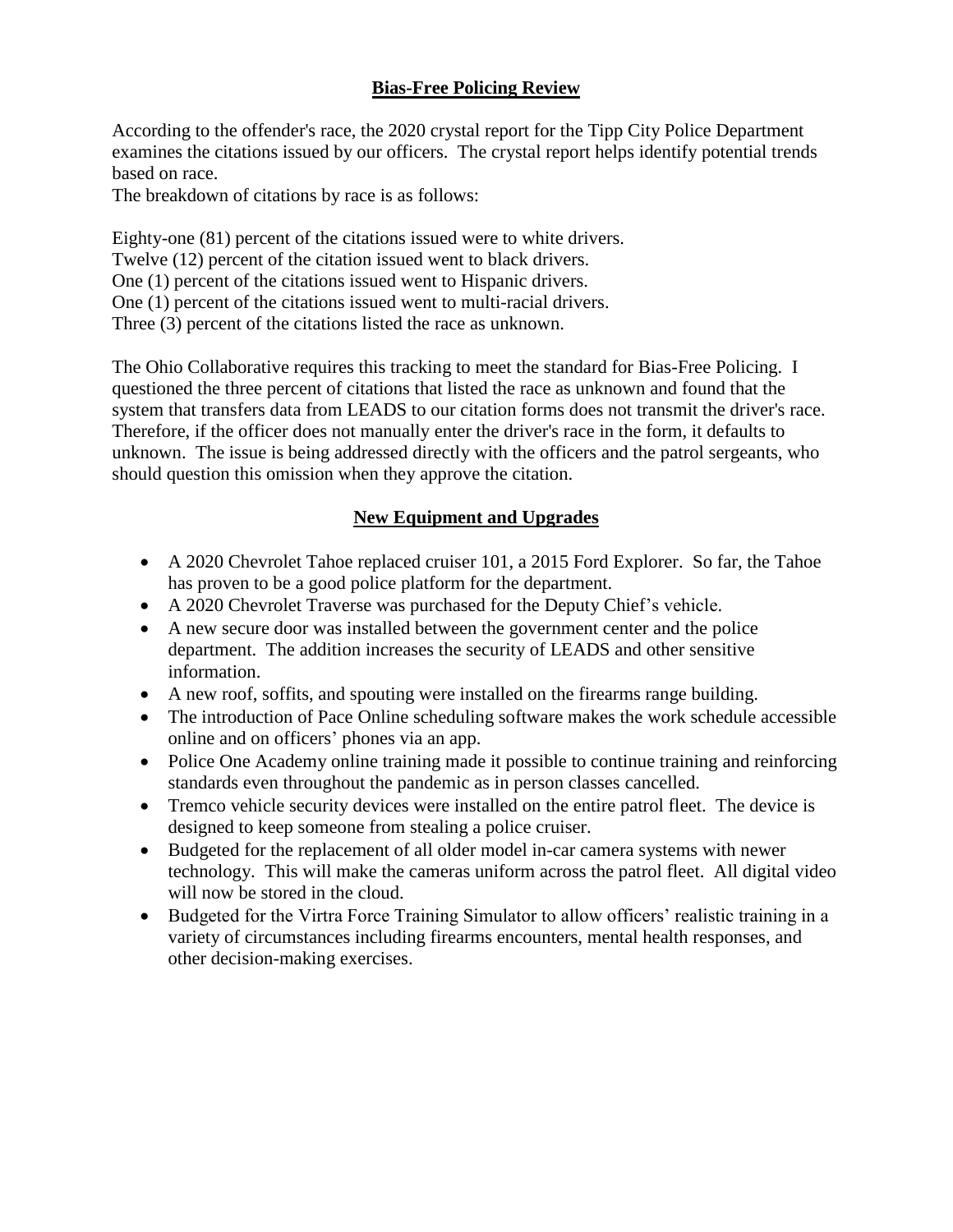#### **ACTIVITY REPORT**

2020 was a lower than average year when it came to citizen contacts. There were 7817 calls for police response from citizens. That number is down by approximately 1000 calls from 2019. As discussed earlier, the reduction in calls for service and traffic stops is primarily a result of the coronavirus.

Fortunately, the officers took advantage of this and used their extra time to serve the community proactively. Self-initiated activities require an officer to create a record of services such as vacation house checks, building checks, and school zone monitoring. An additional 18,138 of this type of activity was recorded in 2020, bringing the total number of documented police activities to 25,952. I am proud of the officers and their additional efforts.

#### **Calls for Service**

| Dispatched calls for service from citizens |                                   | 7,817  |
|--------------------------------------------|-----------------------------------|--------|
|                                            | <b>Officer Initiated Activity</b> |        |
| <b>Building Checks</b>                     |                                   | 7,120  |
| <b>Special Details</b>                     |                                   | 5,503  |
| <b>Vacation house Checks</b>               |                                   | 3,562  |
| <b>School Details</b>                      |                                   | 291    |
| <b>School Zones</b>                        |                                   | 79     |
| <b>DORA</b> Checks                         |                                   | 638    |
| <b>Community Relations Contacts</b>        |                                   | 945    |
| Total                                      |                                   | 18,138 |
|                                            |                                   |        |
| Traffic stops                              | <b>Traffic Related Activity</b>   | 788    |
| Traffic citations                          |                                   | 232    |

Traffic Control Presence 3225

Traffic Warnings 556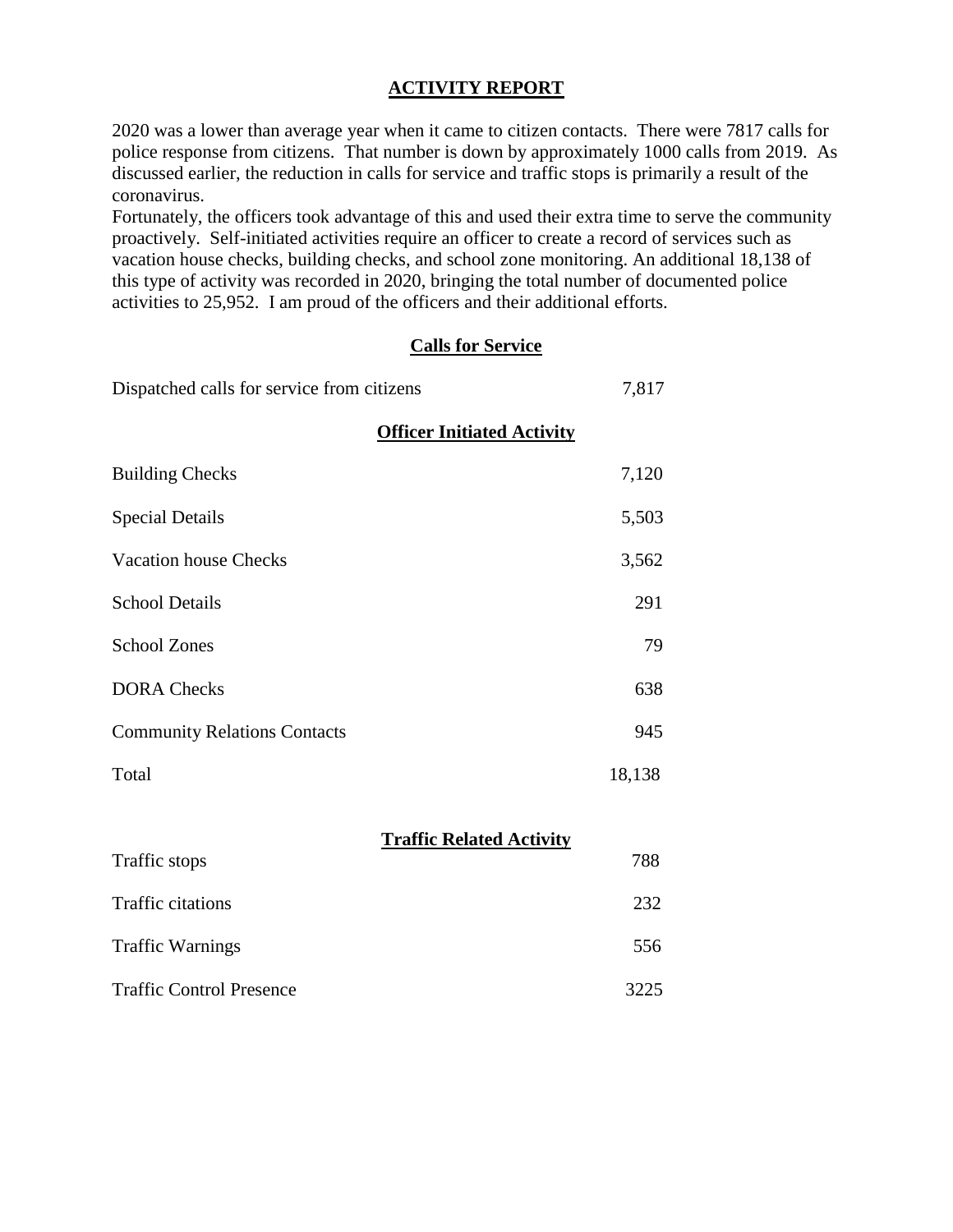#### **Traffic Accidents 2020**

| Non-injury Accidents              |              | 91  |
|-----------------------------------|--------------|-----|
| <b>Injury Accidents</b>           |              | 12  |
| <b>Fatal Accidents</b>            |              | 2   |
| <b>Private Property Accidents</b> |              | 45  |
| <b>Total Accidents</b>            |              | 152 |
|                                   | 2020 Arrests |     |

| <b>Total Arrests</b> | 406 |
|----------------------|-----|
| <b>Adult Arrests</b> | 372 |
| Juvenile             | 34  |

### **Community Event Participation**

In addition to our criminal/traffic-related activities, the department tries to devote as many hours as possible to interact with our citizens in a positive manner. Again, the pandemic took the wind from our sails this year. What is normally an extensive rundown of community events we participate in is a much-abbreviated list this year. We look forward to increasing our presence at community events, school events, presentations, and training in 2021 if possible.

Bank Security & Alarm Review Meetings Field trip to Camp Kern with 5th grade class. Lockdown Drills at each School and B.O.E., 18 total. Student of the Month Breakfast at L. T. Ball Intermediate School. Senior Parade. 4th of July Fireworks. Beggar's Night -Hand out candy. Veterans Day Ceremony at Veterans Memorial. Parade for Veterans at L. T. Ball Intermediate School. Police Officer Memorial Ceremony. Shop with a Cop. Autism Awareness event. Downtown Christmas Tree Lighting Secret Santa Traffic Stops Community Christmas Tree Decorating Adopt a Tipp City Family for Christmas